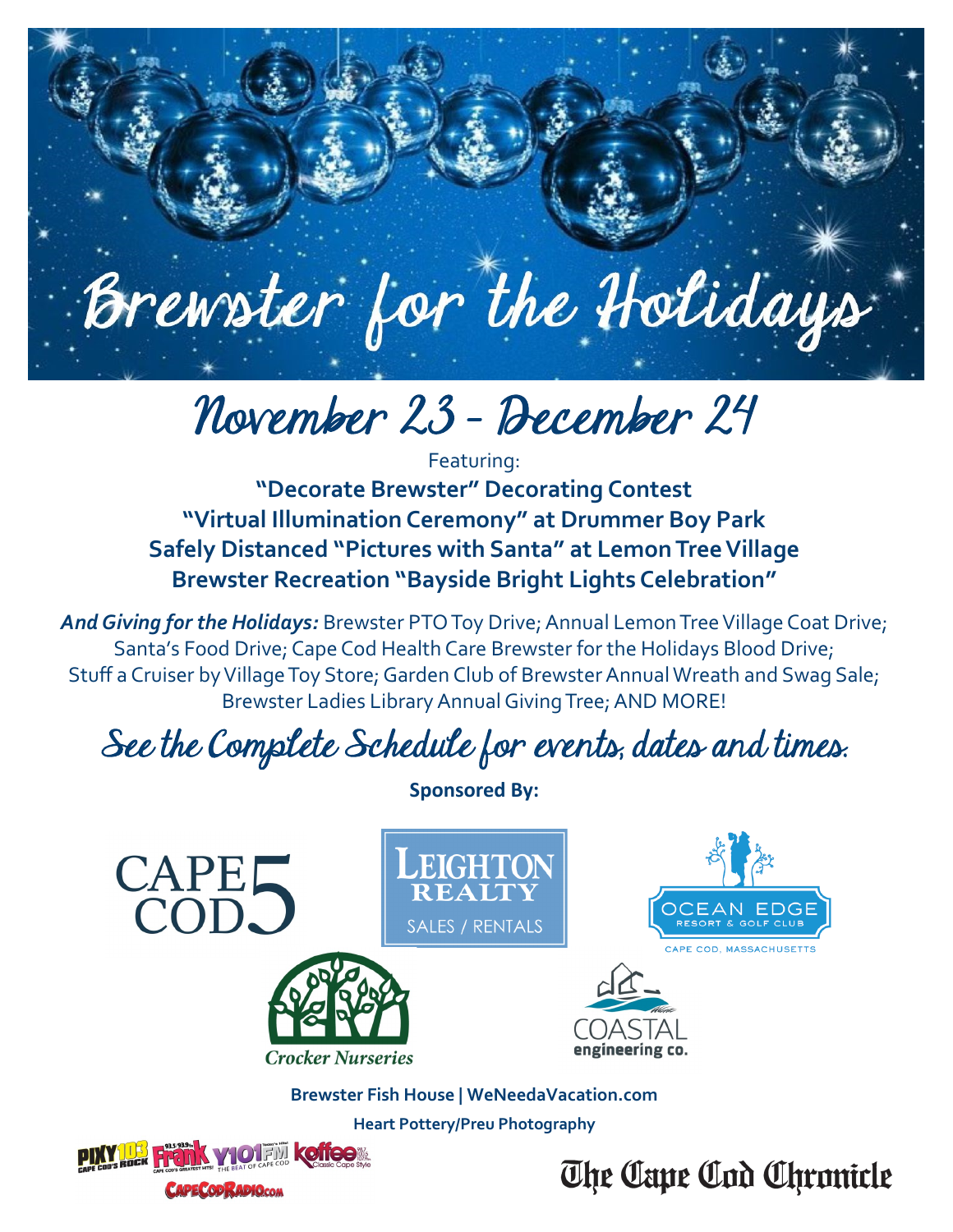

## **The 2020 Brewster Commemorative Ornament** by

Brewster Artist June Chartier features the annual Tree Lighting at Drummer Boy Park. The ornament is available throughout the holiday season at Brewster Book Store, Brewster general Store, Brewster Village Marketplace, By the Bay Designs, Candleberry Inn, Cape Cod Museum of Natural

History Museum Shop, Crocker Nurseries, and HandCraft House Gallery. The ornament is still only \$15 (includes tax) and Proceeds from this year's fundraising will be donated to the Brewster PTO, supporting the families of the Eddy and Stonybrook Elementary Schools.

#### NOVEMBER 23

**"Decorate Brewster!" Decorating Contest** for Businesses and Residents! Decorate your property for the Holiday Season and secure your spot on the map of "must see" Holiday Displays in Brewster! Three residential categories: Traditional, Best Themed, and Best Holiday Spirit; the business theme is open. *All decorating must be complete by December 13.* Winners announced on December 19. Prizes donated by local Brewster Chamber members businesses. Sponsored by the Brewster Chamber of Commerce. Register at https://forms.gle/HGEG1favuuJfPYPs7.

**Lemon Tree Village Annual Coat Drive** to benefit Lower Cape Outreach Council clients kicks off November 23! Drop off gently used coats throughout the month of December.

**Heart Pottery & Preu Photography**, 1145 Main St. | 508-896- 6189. Enter the FREE raffle for a \$150 gift certificate fir the winner's choice of Diane's pottery or Mark's photography between *November 23 and December 20.* Use it for yourself or give it to someone special! Enter in person at our studio 10 a.m. – 5 p.m. The drawing will be held at 6PM December 20. www.HeartPottery.net www.preuphoto.com

#### NOVEMBER 27

**Brewster Ladies' Library Giving Tree**, 1822 Main Street | 508- 896-3913. In collaboration with the Department of Children and Families. Make a difference in a child's life this holiday season by donating a gift card to the Giving Tree. And in an effort to do things safely this year we are asking for donations of gift cards. Any denomination, to anywhere, is more than appreciated. Each gift card donated will be given specifically to a family who will then be able to do their own shopping including help with a holiday meal. *We ask that all cards be delivered by December 15th* so that social workers have time to match the cards and then deliver them to families. www.BrewsterLadiesLibrary.org

### **The Garden Club of Brewster's Annual Wreath and Swag**

**sale** runs from *November 27 through December 5*. All decorations are handmade by Club members! At Lemon Tree Village. Proceeds support scholarships funded by the Club in coordination with Brewster Conservation Trust.

**Crocker Nurseries Boxwood Tree Class** - This class will be our virtual class! We will have the materials available starting after Thanksgiving along with an instructional video. This way you can make your boxwood tree in the comfort of your home (since it is a long project!). For more information call 508-896-5060 or visit www.CrockerNurseries.com.

#### NOVEMBER 28

**SMALL BUSINESS SATURDAY!** Shop local and the money stays here! Support our local businesses during this day-long celebration. Visit www.brewster-capecod.com for participating businesses.

**Crocker Nurseries Outdoor Container Class**, 1132 Route 137 | 508-896-5060. Decorate an outdoor container to last through the holiday season! You will use our large supply of cut greens and decorations to create a unique container for your home. You can bring in your own container or get one from us and just pay for your materials used. www.CrockerNurseries.com. Everyone must register for the class ahead of time as we will not be able to accommodate walk-ins. Please give us a call at 508-896-5060 or email crockernurseries@gmail.com to reserve a spot. This class will be held 4 times: *Saturday, November 28th - 10am; Tuesday, December 1st - 10am; Thursday, December 3rd - 10am and Saturday, December 5th - 10am*

**The Beach House Spa at Ocean Edge**, 2740 Main Street | 774- 323-6230. Enter in person to win a \$100 Spa gift certificate each weekend leading up to Christmas (*November 28; December 5; December 12 and December 19*). People will need to visit the Beach House Spa directly to enter. Receive 10% OFF any treatment or item in the gift shop. See more at www.TheBeachHouseSpaOceanEdge.com.

#### NOVEMBER 30

**Brewster PTO Toy Drive** to benefit the children of Eddy Elementary and Stony Brook Elementary. Please bring an unwrapped toy to the main entrance at either school and drop it in the collection box! *During school hours - daily through Friday, December 4th*.

#### DECEMBER 1

**Village Toy Store in Lemon Tree Village**, 1069 Main Street | 508-896-8185. Annual 25 Days of Christmas special offers begins! Visit the website www.theVillageToyStoreBrewster.com or Facebook starting at *5 p.m. each day* to learn about the special holiday offer for the next day!

#### DECEMBER 2

**Cape Cod Bag Company**, 564 Main Street | 508-317-4345. Spend \$100 at The Cape Cod Bag Company and get a free ornament - your choice of a wooden whale or mini face mask ornament. The Cape Cod Bag Co. handcrafts beach bags, totes, accessories and now face masks out of their studio. They also feature home decor items and candles, all crafted by local artisans. Shop is open *Wednesday - Saturday from 10-5 and Sunday from 10-4.* Shop online at www.CapeCodBagCo.com.

**Tanzer Weaving Studio & Gallery**, 2623 Main Street. Fine handwoven table runners, napkins, kitchen towels and more. Open *Wednesday through Sunday from 11 a.m. – 3 p.m.*  www.TanzerFiberworks.com | 508-221-3992